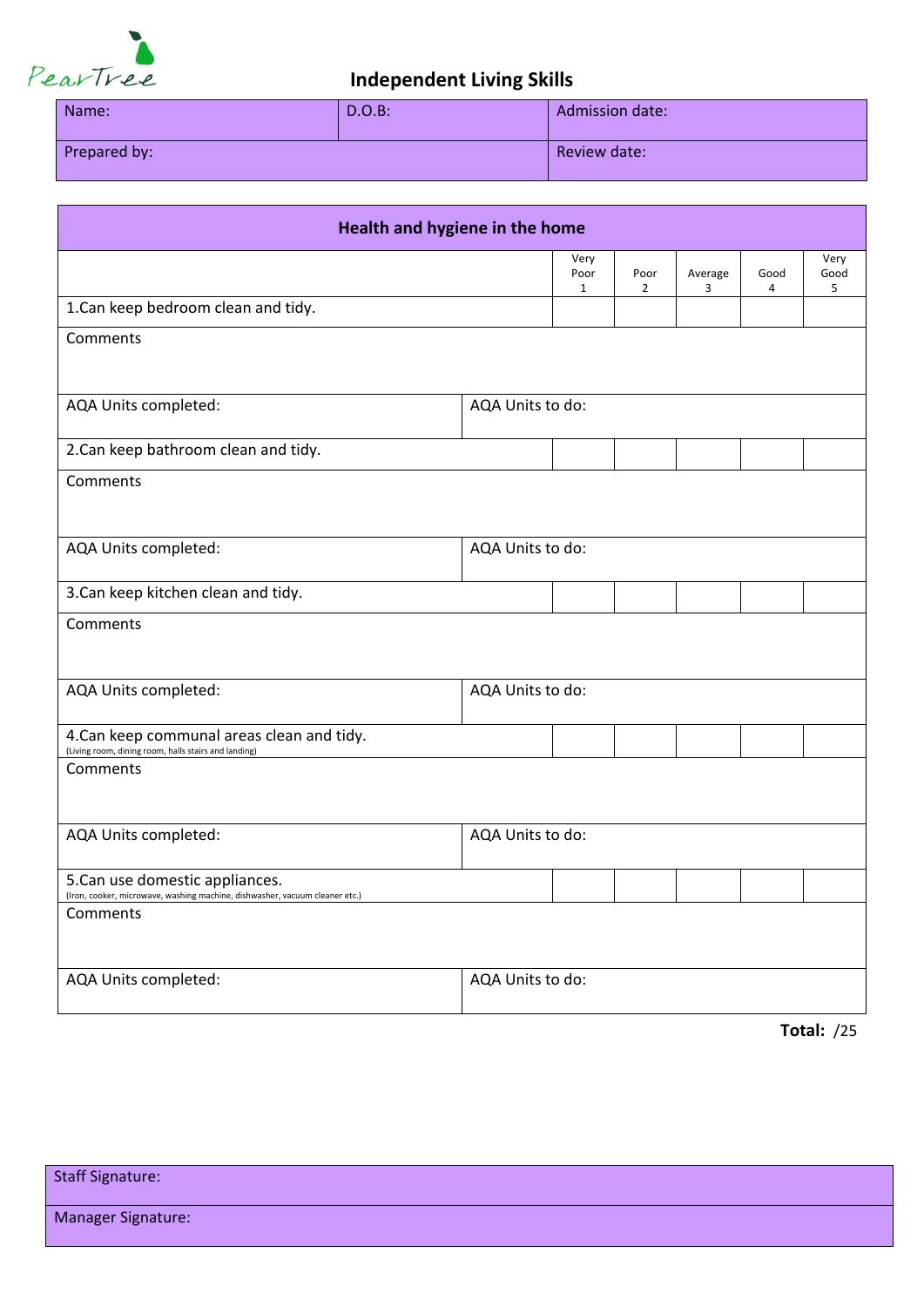

| Name:        | $D.O.B$ : | <b>Admission date:</b> |
|--------------|-----------|------------------------|
| Prepared by: |           | Review date:           |

| Health and hygiene in the kitchen (Food preparation)                                                                              |                  |                   |                        |              |           |                   |
|-----------------------------------------------------------------------------------------------------------------------------------|------------------|-------------------|------------------------|--------------|-----------|-------------------|
|                                                                                                                                   |                  | Very<br>Poor<br>1 | Poor<br>$\overline{2}$ | Average<br>3 | Good<br>4 | Very<br>Good<br>5 |
| 1. Know how to use kitchen utensils correctly and safely<br>(Knives, peeler, can opener, etc.)                                    |                  |                   |                        |              |           |                   |
| Comments                                                                                                                          |                  |                   |                        |              |           |                   |
| AQA Units completed:                                                                                                              | AQA Units to do: |                   |                        |              |           |                   |
| 2. Know how to check that food is in date/fresh/ripe                                                                              |                  |                   |                        |              |           |                   |
| Comments                                                                                                                          |                  |                   |                        |              |           |                   |
| AQA Units completed:                                                                                                              | AQA Units to do: |                   |                        |              |           |                   |
| 3. Prepare for food preparation<br>(Hands washed, clean kitchen and cooking implements, Recipe/Preparation instructions followed) |                  |                   |                        |              |           |                   |
| Comments                                                                                                                          |                  |                   |                        |              |           |                   |
| AQA Units completed:                                                                                                              | AQA Units to do: |                   |                        |              |           |                   |
| 4. Can provide him/herself with a suitable and healthy meal.                                                                      |                  |                   |                        |              |           |                   |
| Comments                                                                                                                          |                  |                   |                        |              |           |                   |
| AQA Units completed:                                                                                                              | AQA Units to do: |                   |                        |              |           |                   |
| 5. Can tidy kitchen after use<br>(Cooker turned off, recycled waste, foods sealed and stored correctly)                           |                  |                   |                        |              |           |                   |
| Comments                                                                                                                          |                  |                   |                        |              |           |                   |
| AQA Units completed:                                                                                                              | AQA Units to do: |                   |                        |              |           |                   |
|                                                                                                                                   |                  |                   |                        |              |           | <b>Total: /25</b> |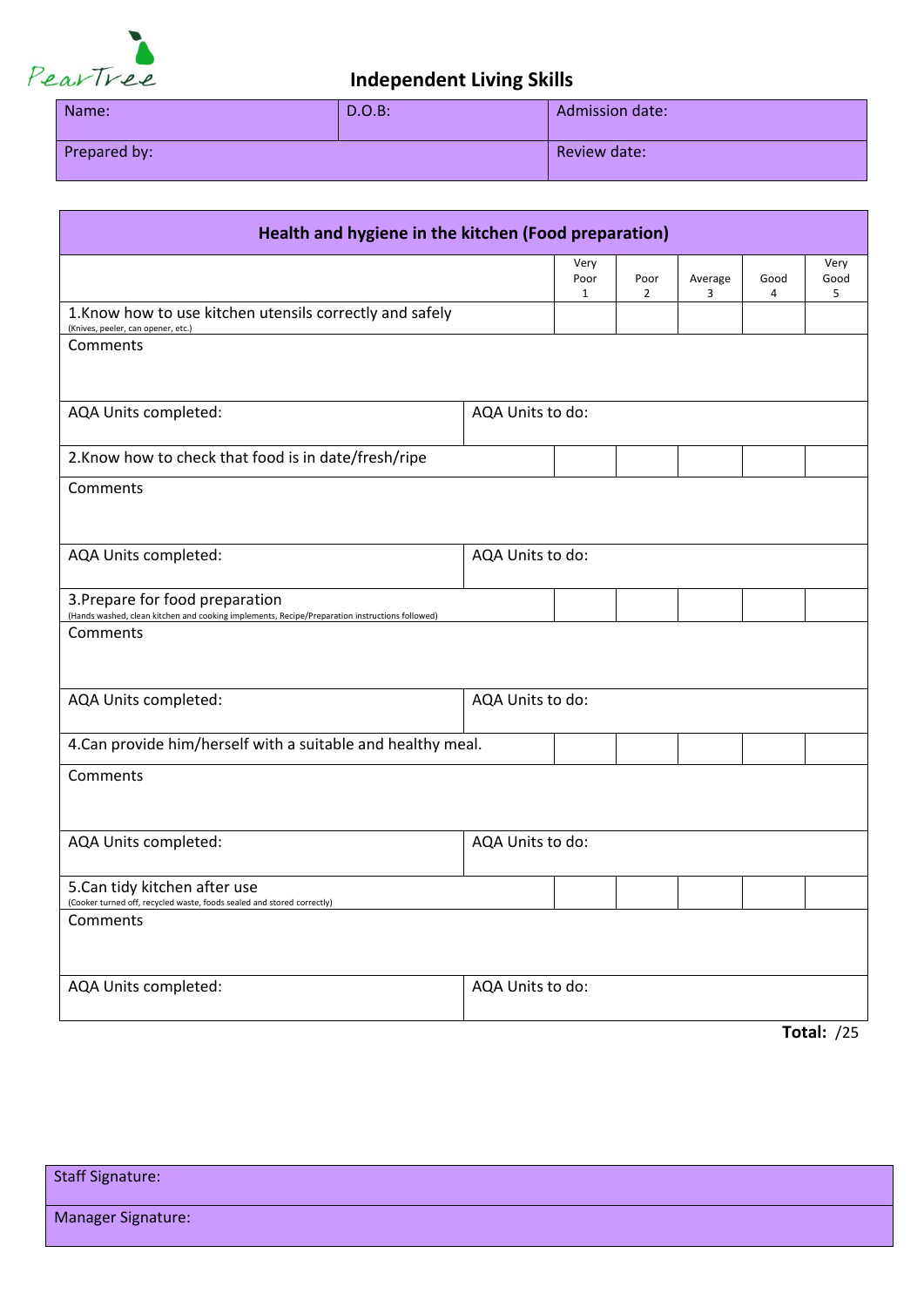

| Name:        | $D.O.B$ : | Admission date: |
|--------------|-----------|-----------------|
| Prepared by: |           | Review date:    |

| <b>Health and Safety (Home Maintenance)</b>                                                                                                                        |                  |                   |           |              |           |                   |
|--------------------------------------------------------------------------------------------------------------------------------------------------------------------|------------------|-------------------|-----------|--------------|-----------|-------------------|
|                                                                                                                                                                    |                  | Very<br>Poor<br>1 | Poor<br>2 | Average<br>3 | Good<br>4 | Very<br>Good<br>5 |
| 1. Is aware of how and who to contact in an emergency.<br>(999,111, Dentist, Doctors, plumber, electrician, etc.)                                                  |                  |                   |           |              |           |                   |
| Comments                                                                                                                                                           |                  |                   |           |              |           |                   |
| AQA Units completed:                                                                                                                                               | AQA Units to do: |                   |           |              |           |                   |
| 2.Is aware of basic appliance/home maintenance and safety.<br>(Can change a fuse, change a light bulb safely, check main house trip switch, use a ladder safely)   |                  |                   |           |              |           |                   |
| Comments                                                                                                                                                           |                  |                   |           |              |           |                   |
| AQA Units completed:                                                                                                                                               | AQA Units to do: |                   |           |              |           |                   |
| 3.Is able to decorate and organise their own living space.<br>(Basic painting and decorating, framing photographs and hanging pictures, putting up curtains, etc.) |                  |                   |           |              |           |                   |
| Comments                                                                                                                                                           |                  |                   |           |              |           |                   |
| AQA Units completed:                                                                                                                                               | AQA Units to do: |                   |           |              |           |                   |
| 4. Is aware of how to use and store hazardous materials.<br>(Cleaning products, painting equipment, etc. Is aware of how to protect themselves and their home)     |                  |                   |           |              |           |                   |
| Comments                                                                                                                                                           |                  |                   |           |              |           |                   |
| AQA Units completed:                                                                                                                                               | AQA Units to do: |                   |           |              |           |                   |
| 5. Has basic needlework skills.                                                                                                                                    |                  |                   |           |              |           |                   |
| Comments                                                                                                                                                           |                  |                   |           |              |           |                   |
| AQA Units completed:                                                                                                                                               | AQA Units to do: |                   |           |              |           |                   |

**Total:** /25

| Staff Signature:   |  |
|--------------------|--|
| Manager Signature: |  |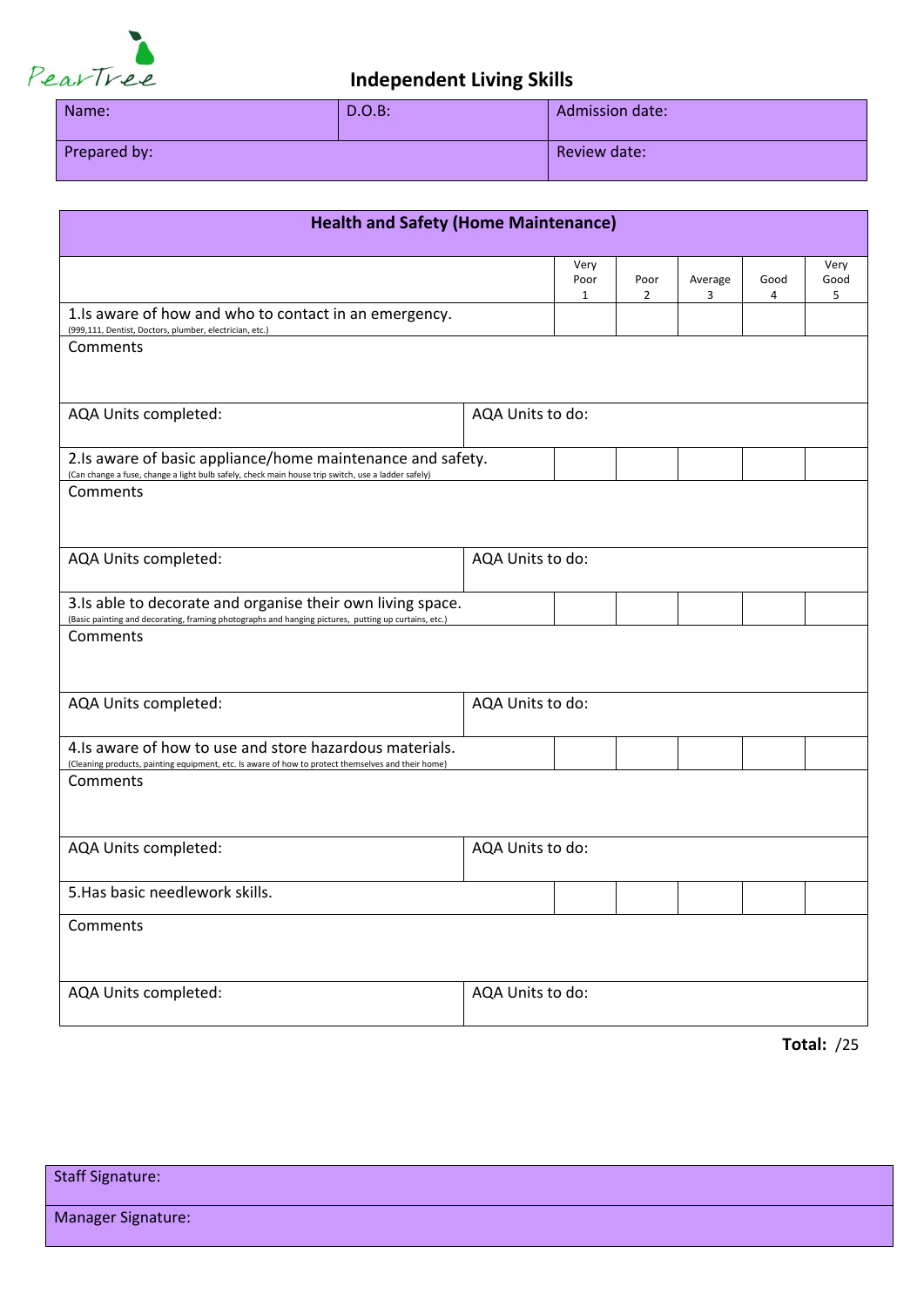

| Name:        | $D.O.B$ : | <b>Admission date:</b> |
|--------------|-----------|------------------------|
| Prepared by: |           | Review date:           |

| <b>Budgeting and Transport</b>                                                                                                          |                  |                              |                        |              |           |                   |
|-----------------------------------------------------------------------------------------------------------------------------------------|------------------|------------------------------|------------------------|--------------|-----------|-------------------|
|                                                                                                                                         |                  | Very<br>Poor<br>$\mathbf{1}$ | Poor<br>$\overline{2}$ | Average<br>3 | Good<br>4 | Very<br>Good<br>5 |
| 1. Understands bank accounts and cash machines.<br>(Can open an account, use account safety, etc.)                                      |                  |                              |                        |              |           |                   |
| Comments                                                                                                                                |                  |                              |                        |              |           |                   |
|                                                                                                                                         |                  |                              |                        |              |           |                   |
| AQA Units completed:                                                                                                                    | AQA Units to do: |                              |                        |              |           |                   |
| 2.Can budget for a weekly grocery shop.                                                                                                 |                  |                              |                        |              |           |                   |
| Comments                                                                                                                                |                  |                              |                        |              |           |                   |
|                                                                                                                                         |                  |                              |                        |              |           |                   |
| AQA Units completed:                                                                                                                    | AQA Units to do: |                              |                        |              |           |                   |
| 3. Can budget for transport.                                                                                                            |                  |                              |                        |              |           |                   |
| Comments                                                                                                                                |                  |                              |                        |              |           |                   |
|                                                                                                                                         |                  |                              |                        |              |           |                   |
| AQA Units completed:                                                                                                                    | AQA Units to do: |                              |                        |              |           |                   |
| 4. Can manage to budget for and understand household utility bills.<br>(Gas, electric, water, council tax, television licence and rent) |                  |                              |                        |              |           |                   |
| Comments                                                                                                                                |                  |                              |                        |              |           |                   |
|                                                                                                                                         |                  |                              |                        |              |           |                   |
| AQA Units completed:                                                                                                                    | AQA Units to do: |                              |                        |              |           |                   |
| 5. Understands how to use public and private hire transport.                                                                            |                  |                              |                        |              |           |                   |
| (Bus/train timetables and taxis)<br>Comments11                                                                                          |                  |                              |                        |              |           |                   |
|                                                                                                                                         |                  |                              |                        |              |           |                   |
| AQA Units completed:                                                                                                                    | AQA Units to do: |                              |                        |              |           |                   |
|                                                                                                                                         |                  |                              |                        |              |           |                   |

| <b>Staff Signature:</b>   |  |
|---------------------------|--|
| <b>Manager Signature:</b> |  |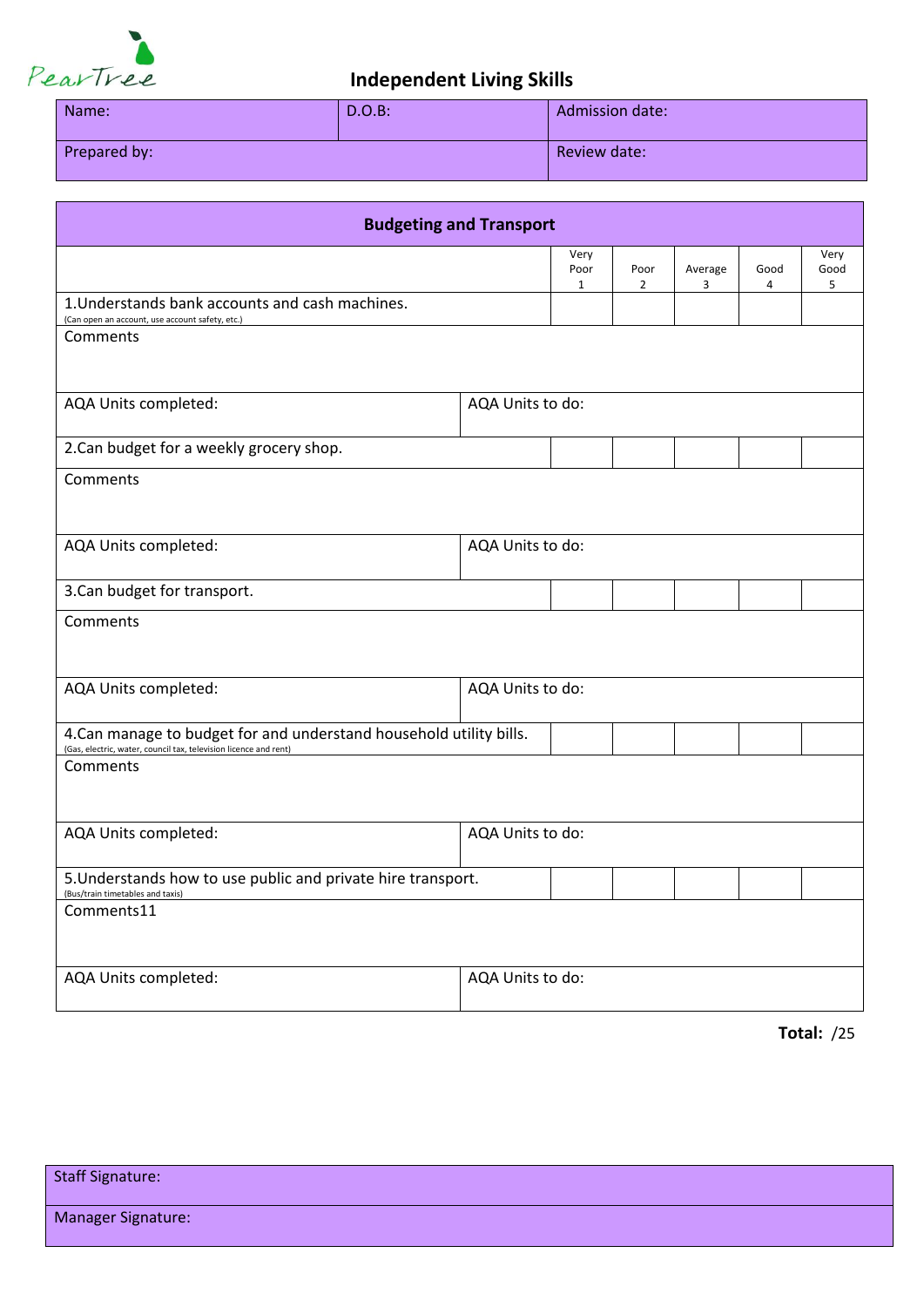

| Name:        | $D.O.B$ : | <b>Admission date:</b> |
|--------------|-----------|------------------------|
| Prepared by: |           | Review date:           |

| <b>Seeking Employment, Working and Daily routine</b>                                                         |                  |                              |                        |              |           |                   |
|--------------------------------------------------------------------------------------------------------------|------------------|------------------------------|------------------------|--------------|-----------|-------------------|
|                                                                                                              |                  | Very<br>Poor<br>$\mathbf{1}$ | Poor<br>$\overline{2}$ | Average<br>3 | Good<br>4 | Very<br>Good<br>5 |
| 1. Understands how and where to seek employment and careers                                                  |                  |                              |                        |              |           |                   |
| advice. (Job centre, newspaper, websites, career advisors/fairs)                                             |                  |                              |                        |              |           |                   |
| Comments                                                                                                     |                  |                              |                        |              |           |                   |
| AQA Units completed:                                                                                         | AQA Units to do: |                              |                        |              |           |                   |
| 2. Can correctly fill in an application for employment and can<br>COMplete a CV. (Knows how to hand in/post) |                  |                              |                        |              |           |                   |
| Comments                                                                                                     |                  |                              |                        |              |           |                   |
| AQA Units completed:                                                                                         | AQA Units to do: |                              |                        |              |           |                   |
| 3. Understands the importance of good interview presentation and<br>interview techniques.                    |                  |                              |                        |              |           |                   |
| Comments                                                                                                     |                  |                              |                        |              |           |                   |
| AQA Units completed:                                                                                         | AQA Units to do: |                              |                        |              |           |                   |
| 4. Has good time management.<br>(Can set alarm, has self motivation, leaves enough time for breakfast)       |                  |                              |                        |              |           |                   |
| Comments                                                                                                     |                  |                              |                        |              |           |                   |
| AQA Units completed:                                                                                         | AQA Units to do: |                              |                        |              |           |                   |
| 5. Can prepare for day ahead.<br>(Prepare clothing, lunch and transport)                                     |                  |                              |                        |              |           |                   |
| Comments                                                                                                     |                  |                              |                        |              |           |                   |
| AQA Units completed:                                                                                         | AQA Units to do: |                              |                        |              |           |                   |

| <b>Staff Signature:</b>   |  |
|---------------------------|--|
| <b>Manager Signature:</b> |  |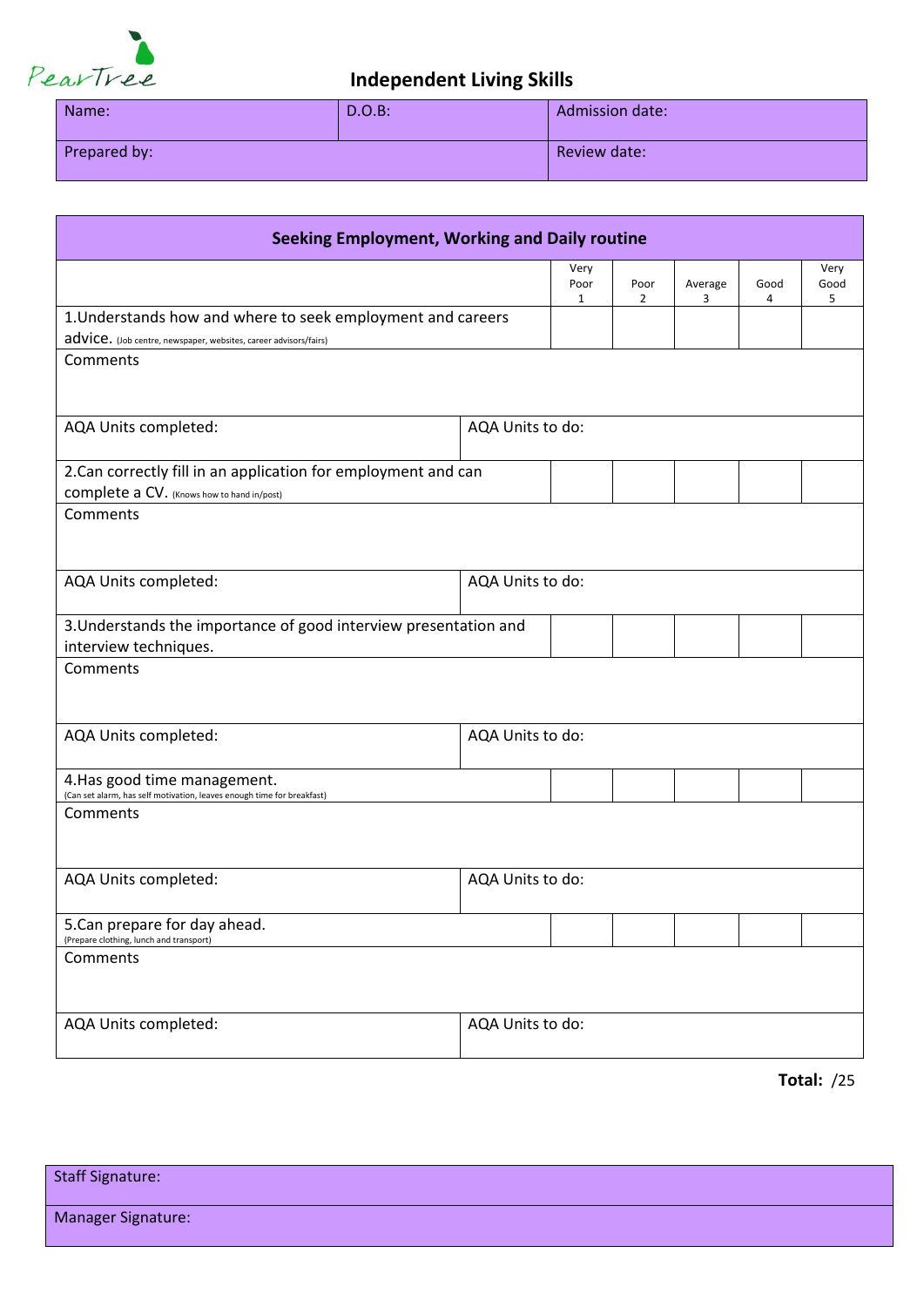

| Name:        | $D.O.B$ :    | <b>Admission date:</b> |  |  |
|--------------|--------------|------------------------|--|--|
| Prepared by: | Review date: |                        |  |  |

| <b>Health, Hygiene and Sexual Health</b>                                                                         |                  |                              |                        |              |           |                   |  |  |
|------------------------------------------------------------------------------------------------------------------|------------------|------------------------------|------------------------|--------------|-----------|-------------------|--|--|
|                                                                                                                  |                  | Very<br>Poor<br>$\mathbf{1}$ | Poor<br>$\overline{2}$ | Average<br>3 | Good<br>4 | Very<br>Good<br>5 |  |  |
| 1. Bathes and showers and sees to personal hygiene.                                                              |                  |                              |                        |              |           |                   |  |  |
| Comments                                                                                                         |                  |                              |                        |              |           |                   |  |  |
| AQA Units completed:                                                                                             | AQA Units to do: |                              |                        |              |           |                   |  |  |
| 2. Wears appropriate clean clothing.                                                                             |                  |                              |                        |              |           |                   |  |  |
| Comments                                                                                                         |                  |                              |                        |              |           |                   |  |  |
| AQA Units completed:                                                                                             | AQA Units to do: |                              |                        |              |           |                   |  |  |
| 3. Has a good understanding of sexual health / contraception and<br>where to seek advice if needed.              |                  |                              |                        |              |           |                   |  |  |
| Comments                                                                                                         |                  |                              |                        |              |           |                   |  |  |
| AQA Units to do:<br>AQA Units completed:                                                                         |                  |                              |                        |              |           |                   |  |  |
| 4. Understands the risks of substance misuse and where to seek<br>advice if needed. (Smoking, Drugs and Alcohol) |                  |                              |                        |              |           |                   |  |  |
| Comments                                                                                                         |                  |                              |                        |              |           |                   |  |  |
| AQA Units completed:                                                                                             | AQA Units to do: |                              |                        |              |           |                   |  |  |
| 5. Understands the importance of attending regular health<br>appointments. (Doctors, dentists, etc.)             |                  |                              |                        |              |           |                   |  |  |
| Comments                                                                                                         |                  |                              |                        |              |           |                   |  |  |
| AQA Units completed:                                                                                             | AQA Units to do: |                              |                        |              |           |                   |  |  |
|                                                                                                                  |                  |                              |                        |              |           | Total: $/25$      |  |  |

Staff Signature: Manager Signature: